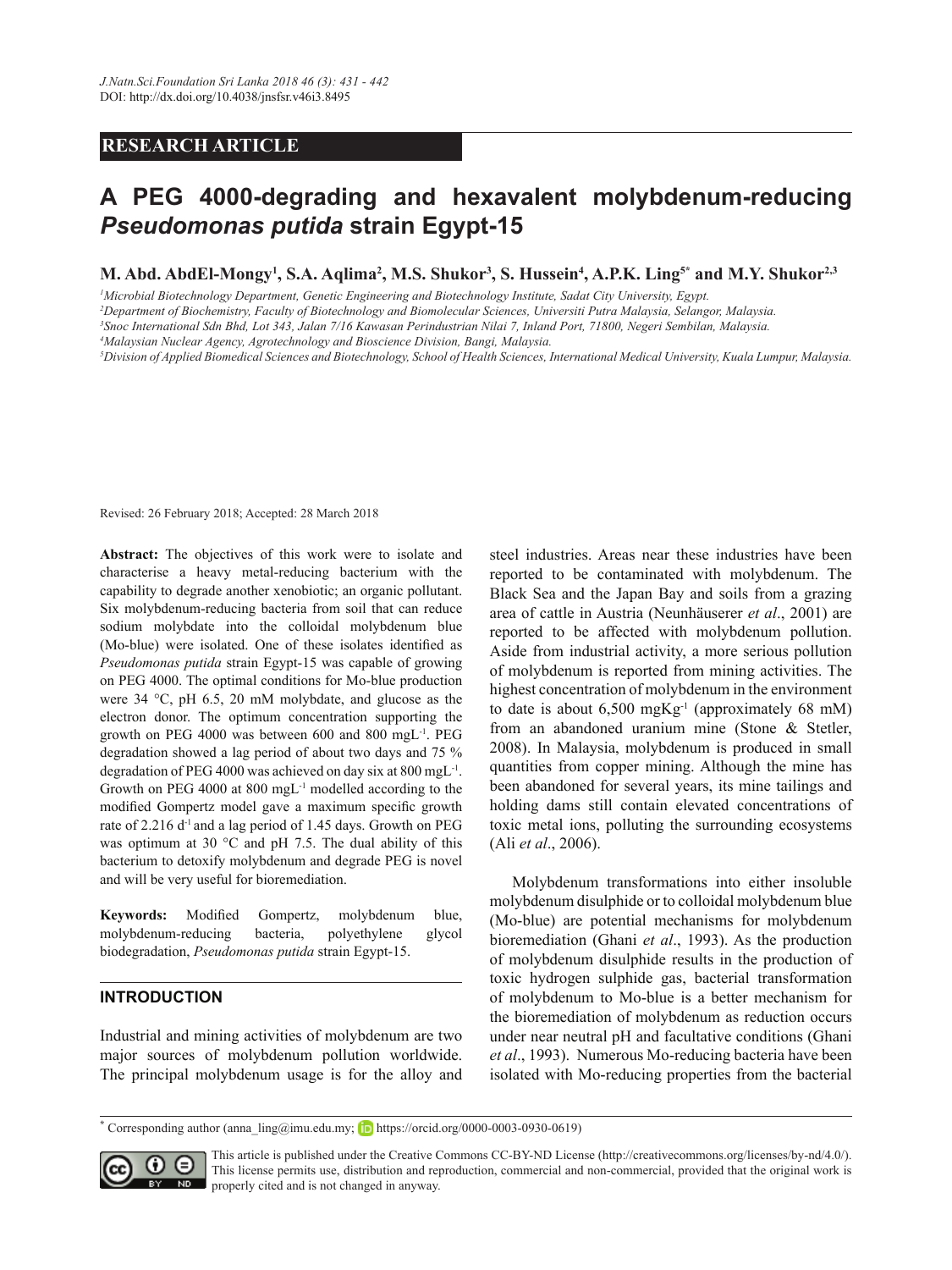genera *Klebsiella* (Lim *et al*., 2012; Halmi *et al*., 2013; Masdor *et al*., 2015; Sabullah *et al*., 2016), *Bacillus* (Abo-Shakeer *et al*., 2013; Othman *et al*., 2013), *Pseudomonas* (Shukor *et al*., 2010a; Ahmad *et al*., 2013), *Enterobacter*  (Shukor *et al.*, 2009a), *Escherichia* (Capaldi & Proskauer, 1896; Campbell *et al*., 1985), *Acinetobacter*  (Shukor *et al*., 2010b) and *Serratia* (Shukor *et al*., 2008b; Rahman *et al*., 2009; Shukor *et al*., 2009b; Yunus *et al*., 2009), and have been characterised.

Industries such as pharmaceutical, lubricant, cosmetic, and antifreeze are the main consumers of polyethylene glycol (PEG) and non-ionic surfactantbased PEGs. Several millions of tons of this compound are consumed and produced annually. PEGs are watersoluble polymers and have the common structural formula of  $HO(CH_2CH_2O)$ nCH<sub>2</sub>CH<sub>2</sub>OH, which differ in their chain lengths and molecular weights. PEG with  $n = 9$  possesses an average molecular weight of about 400 daltons, and the PEG is labelled as PEG 400 (Traverso-Soto *et al*., 2016). The toxicity of PEG to mammals has been documented. PEG is a parasympathomimetic-like chemical. Wounded rabbits that are exposed topically to PEG-based antimicrobial cream showed that PEG absorption leads to symptoms of nephrotoxicity with several deaths after one week of exposure (Traverso-Soto, *et al*., 2016). Absorption of PEG into the bloodstream causes a fatal toxic syndrome through the formation of mono- and dicarboxylated forms (Traverso-Soto *et al*., 2016). Effluents contaminated with PEGs usually reach conventional sewage treatment systems making them a significant pollutant (Watanabe & Kawai, 2010). PEG is a recalcitrant xenobiotic, and contamination of aquatic sediments in seas and rivers have been reported, and PEG degradation in these sediments are even slower. A study has shown that 5 mgL-1 of various PEGs of up to PEG 400 require about 170 days to completely degrade a small concentration of PEG under anaerobic conditions (Traverso-Soto *et al*., 2016). In general, PEGs with longer carbon chains degrade more slowly than shorter chains. Chains longer than PEG 10000 are either slowly degraded anaerobically with incubation time in hundreds of days or in the presence of bacterial co-culture aerobically. The existence of higher chain-PEG-degrading monoculture (PEG 20000) bacteria are rare and a few exists (Watanabe & Kawai, 2010). The principal PEG-degrading enzymes under aerobic conditions are alcohol dehydrogenase, aldehyde dehydrogenase and an ether-bond splitting enzyme that progressively oxidises PEG into carboxylic acid groups, eventually producing glyoxylate (GOA), which can be integrated into generic anabolic pathways starting from the glyoxylate shunt (Marchal *et al*., 2008; Watanabe & Kawai, 2010).

Since rivers and soils receive effluents from many industries, contamination of the environment with heavy metals and toxic xenobiotics including molybdenum and PEG is anticipated. This presents a challenge for efficient bioremediation. The use of several microorganisms each displaying multiple detoxification attributes can reduce the cost of bioremediation. Hence, the focus of this research was to identify a microorganism with both heavy metal and xenobiotic detoxification property, with a distinctive focus on molybdenum as the model metal and PEG as the model xenobiotic. In this study, a molybdenum-reducing bacterium that can grow on PEG 4000 is first reported. In addition, the modified Gompertz model will be utilised to model the growth on PEGs to obtain important growth parameters. The multiple detoxification potential of this bacterium will be an important component of a battery of microbial degraders needed to cleanup multiple toxicant-containing polluted sites.

# **METHODOLOGY**

#### **Site of soil sampling**

Ten grams of soil was taken from about 5 cm below the topsoil using a sterile large steel spatula and placed in a sterile polycarbonate container. The soil sample was taken from a riverbank land receiving agricultural run offs and industrial effluents in Sadat City, Egypt, in 2014.

## **Molybdenum reducing low phosphate molybdate media**

The isolation of Mo-reducing bacterial candidates was carried out on a low phosphate minimal salts medium (MSM), which is also called low phosphate molybdate (LPM) medium. Another growth medium is the high phosphate molybdate medium or HPM, which is similar to the LPM but the phosphate concentration is increased to 100 mM to prevent cell aggregation with the colloidal Mo-blue. Mo-reducing enzyme activity was similar either in LPM or HPM medium (Ghani *et al*., 1993; Shukor *et al*., 2008a; 2014). A soil suspension was initially prepared by mixing 1 g of soil with 10 mL of deionised water. Then, 0.1 mL of the soil suspension was spread onto a Petri dish containing LPM medium (w/v) at pH 6.5 with the following composition:  $\text{Na}_2\text{MoO}_4$ .2H<sub>2</sub>O (0.242 % or 10 mM), NaCl (0.5 %), agar (1.5 %),  $MgSO_{4}$ .7H<sub>2</sub>O (0.05 %), glucose (1 %), yeast extract  $(0.5 \%)$ ,  $(NH_4)_2$ .  $SO_4$  (0.3 %), and  $Na_2HPO_4$  (0.071 % or 5 mM) (Masdor *et al*., 2015). After 48 h of incubation at room temperature, 6 blue colonies appeared on the plate.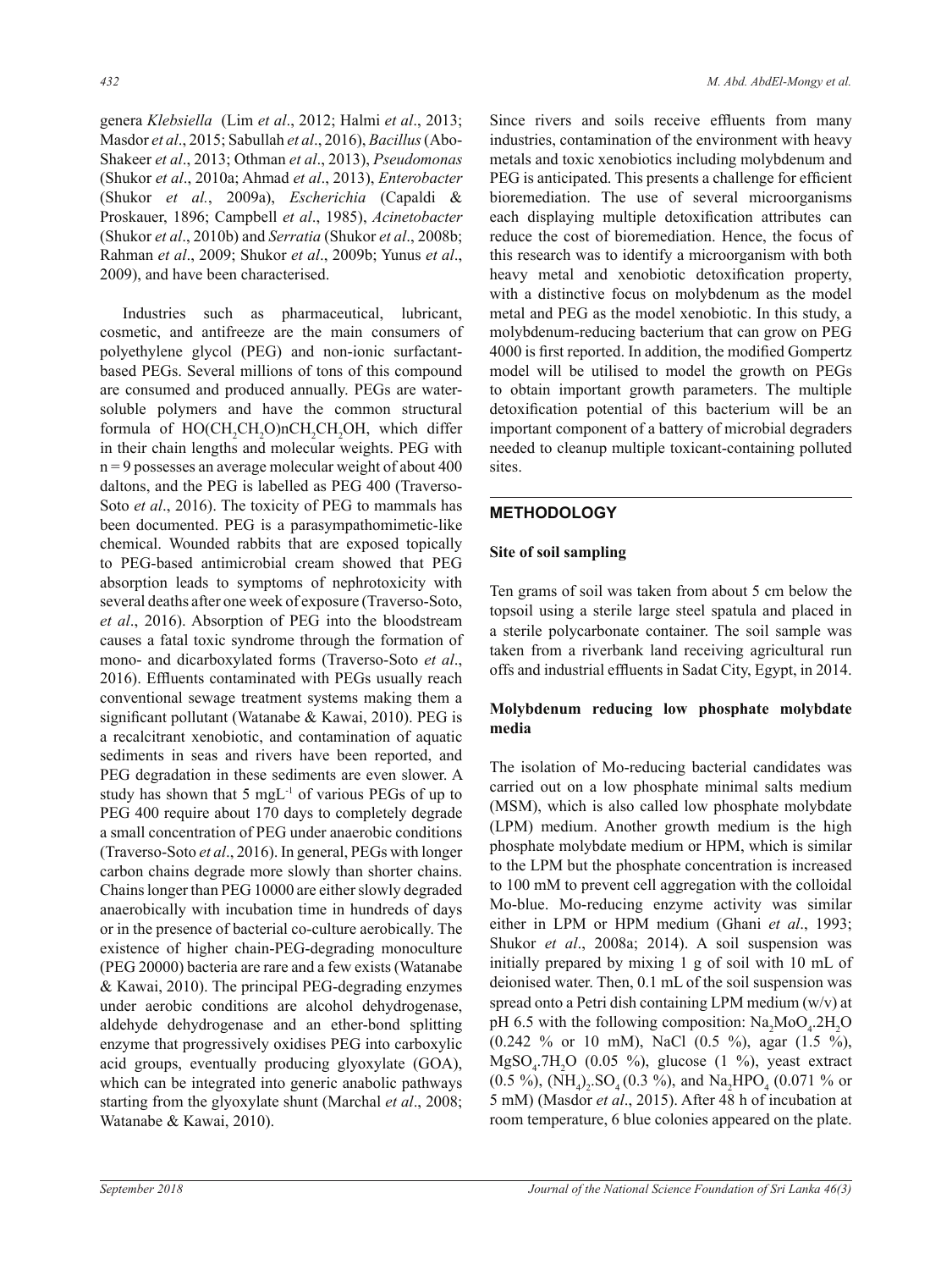The isolates were repeatedly transferred onto fresh LPM agar plates to purify the isolate for further screening on growth on various PEGs.

## **Assay for Mo-blue production and scanning absorption spectrum**

Mo-blue production was quantified in a 100 mL liquid culture of LPM medium. This was carried out to choose the most efficient isolate. The culture supernatant was first centrifuged at 10,000 g for 5 min and the absorbance of the supernatant was read at 750 nm. An extinction coefficient of 11.69 mM<sup>-1</sup>cm<sup>-1</sup> at 750 nm was utilised to choose the best isolate (Masdor *et al*., 2015). The centrifuged culture supernatant was also scanned between 400 and 900 nm utilising LPM medium as the baseline correction.

#### **Identification of Mo-reducing bacterium**

The bacterium was identified based on phenotypical and biochemical methods as outlined in the Bergey's Manual of Determinative Bacteriology and computed into the ABIS online system as before (Masdor *et al*., 2015).

## **Preparation of resting cells for Mo-blue production, characterisation and PEG screening**

Preparation of resting cells was carried out according to a previous method (Shukor *et al*., 2014). The bacterium was grown in 1 L of HPM on an orbital shaker (120 rpm) at room temperature (28 °C) for 48 h. Cells were centrifuged for 10 min at 10,000 g, and the cellular pellets were then washed twice with deionised water, followed by resuspension in 20 mL of LPM medium (glucose omitted initially) giving an optical density reading of about 1.0 at 600 nm. The cell suspension prepared  $(180 \mu L)$  was transferred to each well of a sterile microplate. Sterile glucose or other sugars as carbon sources  $(20 \mu L)$ from a 10  $\%$  (w/v) stock solution was mixed with the cell suspension to initiate Mo-blue production. The microplate was covered with a sterile sealing tape to allow gas exchange (Corning® microplate). The microplate was incubated at room temperature and Mo-blue production was determined at 750 nm in a microtiter plate reader model no. 680 (BioRad, Richmond, CA). The specific extinction coefficient of  $11.69$  mM<sup>-1</sup>cm<sup>-1</sup> was utilised to determine Mo-blue concentration (Shukor *et al*., 2003).

#### **Screening of PEGs as carbon sources for growth**

Preliminary studies show that none of the PEGs utilised in this work such as PEG 4000, PEG 5000, PEG 8000, PEG 10000, PEG 14000 and PEG 20000 (Sigma Aldrich, USA) can support molybdenum reduction to Mo-blue. Thus, the various PEGs were tested for their ability to support growth instead. The study was carried out using the microplate format above in the growth medium below with PEGs utilised at a final concentration of  $1000 \text{ mgL}^{-1}$  in a final volume of 250  $\mu$ L. A 20  $\mu$ L cell suspension from the above resting cell preparation was added as an initial inoculum. The ingredients of the growth medium (pH 7.0) were as follows:  $\text{NaNO}_3 (0.2 \text{ %}), (\text{NH}_4)_2.\text{SO}_4)$  $(0.3 \%)$ , yeast extract  $(0.01 \%)$ , MgSO<sub>4</sub>.7H<sub>2</sub>O  $(0.05 \%)$ ,  $\text{Na}_2\text{HPO}_4$  (0.705 % or 50 mM), NaCl (0.5 %), and 1 mL of trace elements solution. The trace elements solution composition (mgL<sup>-1</sup>) was as follows:  $FeSO_4$ .7H<sub>2</sub>O  $(40)$ , CaCl<sub>2</sub> (40), MnSO<sub>4</sub>.4H<sub>2</sub>O (40), CuSO<sub>4</sub>.5H<sub>2</sub>O (5),  $ZnSO_4$ .7H<sub>2</sub>O (20), Na<sub>2</sub>MoO<sub>4</sub>.2H<sub>2</sub>O (5) CoCl<sub>2</sub>.6H<sub>2</sub>O (5). Bacterial growth was determined optically at 600 nm after five days of incubation at room temperature  $(28 \text{ °C})$ using the microplate reader (Bio-Rad 680).

#### **Assay for PEG**

PEG was determined through a colourimetric method that is sensitive, simple, and applicable to all PEG derivatives (Sims & Snape, 1980). Stock solutions of various PEGs were prepared as 10 mgL-1. The total volume of the mixture was 2 mL and consisted of stably diluted stock solutions of various PEGs to make the final concentration between 1 to 7.5 mgL-1. Samples from the resting cell preparation were suitably diluted before being added to the assay reagents. Samples were taken at initial incubation and after an extended incubation period of 10 ds at room temperature. The colour developing reagents consist of a 200  $\mu$ L solution of 5 % (w/v) BaCl<sub>2</sub>.  $H<sub>2</sub>O$  in 1 M HCl mixed with 200  $\mu$ L of a solution of 1.27 g iodine dissolved in 100 mL of 2 %  $(w/v)$  potassium iodide. Colour that developed after 10 min of incubation  $(28.6)$ at room temperature  $(28 \text{ °C})$  was read at 535 nm against a reagent blank using water. The concentration of PEG was determined based on the formation of an intensity of brownish orange colour by the complex solution (Watanabe & Kawai, 2010).

The percentage of PEG degradation was calculated as:

% PEG degradation =  $[1 - ([PEG] \ t_j / [PEG] \ t_i)] \times 100\%$  ...(1)

the time of final incubation, and  $[PEG]t_i$  indicates the time of  $^{\text{DEC}}_1$  *i* the time of initial involvation, where  $[PEG]t_f$  indicates the concentration of PEG at concentration of PEG at the time of initial incubation.

## **Mathematical modelling of growth on PEG**

et al., 1987) is a robust model that can describe the growth The modified Gompertz model (equation 2) (Gibson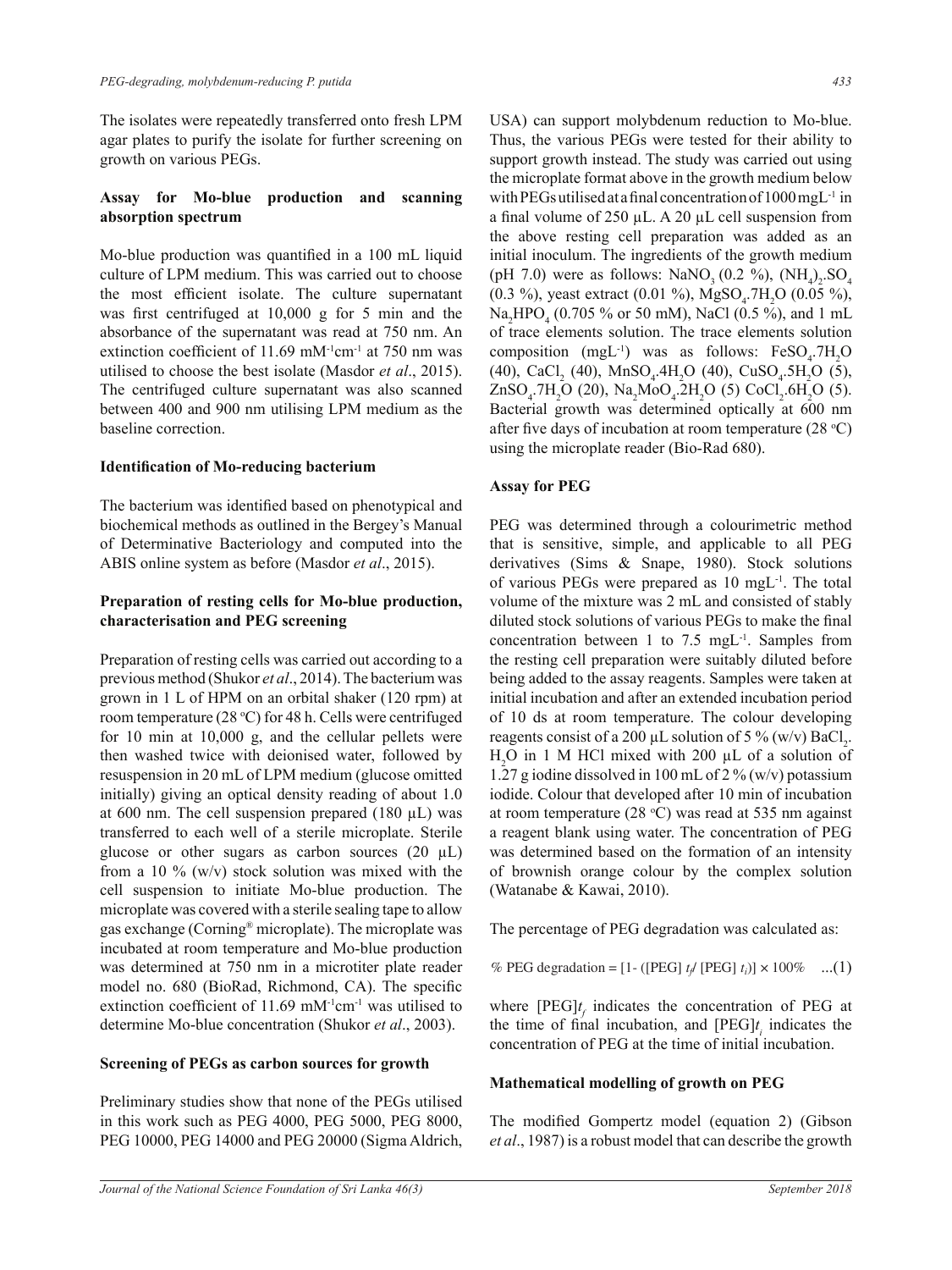of a bacterium on a multitude of substrates. The model was utilised to describe the growth of the bacterium on gene sequences of other bacte PEG 4000. The absorbance value at 600 nm was first converted to natural logarithm. This study was carried then aligned using the progra out in a scale-up version aerobically. The bacterium was grown aerobically on an orbital shaker (120 rpm) at room the suits of programmes temperature in 50 mL of culture media for this purpose. The initial bacterial inoculum was  $1\%$  (v/v).

$$
y = A \exp\left\{-\exp\left[\frac{\mu_m e}{A}(\lambda - t) + 1\right]\right\}
$$
...(2)

where  $A =$  bacterial growth at lower asymptote; or complex media under low p time,  $e =$  exponent (2.718281828) and  $t =$  sampling time. *et al.*, 1  $\mu_m$  = maximum specific bacterial growth rate,  $\lambda$  = lag

9 between the measured and predicted values (Zwietering The growth parameters  $\mu_m$  and  $\lambda$  were obtained using a year 1896 (Capal nonlinear regression analysis employing the Levenberg-<br>sporadic reports Marquardt algorithm (LMA) through the CurveExpert Professional software (version 1.6). The algorithm Ghani et al., 19 minimises the sum of the squares of the differences studies were carr et al., 1990). In non-linear regression, a modified form of (1993) on the back the coefficient of determination, the adjusted coefficient values of the original of the often used *R2* of determination (*adjR2* ) was utilised instead of the often used  $R^2$ , as the former takes into account the number of bioremediation. parameters of a model. The modified Gompertz model reducing ba has 3 parameters to be solved. The formulae are as follows (Eq. s. **iii** and  $\beta$ ) follows (equations 3 and 4), where RMS is the residual mean square and  $\frac{S_y}{y}$  is the total variance of the y-variable **dependence** ( $\frac{S_y}{x}$ ) is the total variance of the y-variable (Zwietering *et al*., 1990).

$$
Adjusted\left(R^2\right) = 1 - \frac{RMS}{s_Y^2} \qquad \qquad ...(3)
$$

$$
Adjusted\left(R^2\right) = 1 - \frac{\left(1 - R^2\right)\left(n - 1\right)}{\left(n - p - 1\right)} \qquad \qquad \dots (4)
$$

#### **Identification of the bacterium through 16S rDNA gene sequencing**

**Execution** genomic BAT was obtained through Hom the order DNA was amplified via PCR (Biometra, Montreal for the bacterial primers; 5'-AGAGTTTGATCCTGGCTCAG-3' and an accuracy scor  $\mu_{\text{tot}}$  the formed and second-second-second-3'  $\sim 5160$ - $\text{DMA}$ respectively (Devereux & Willis, 1995). The  $16S$  Figure 1 shows the respectively been submitted to the DNA Data Bank of Japan under closely related to Biotech Inc., Kirkland, QC) using the following *P. monteilin* 5'-AAGGAGGTGATCCAGCCGCA-3' corresponding technique t to the forward and reverse primers of 16S rDNA, rRNA gene rRNA gene sequence of this bacterium (1447 bp) has and other c Bacterial genomic DNA was obtained through

the accession number LC150887. Several 16S rRNA gene sequences of other bacterial isolates that closely matched this isolate were retrieved from GenBank and then aligned using the programme Clustal Omega. A bootstrapped phylogenetic tree was constructed utilising the suits of programmes in PHYLIP, version 3.573.

## **RESULTS AND DISCUSSION**

e often application of this phenomenon for molybdenum  $\text{coefficient}$  (EC 48) with the latter quickly recognising the potential The phenomenon of molybdenum reduction to Mo-blue is observed predominantly in heterotrophic bacteria from the Enterobacteriaceae family using minimal salts or complex media under low phosphate (< 10 mM) and elevated molybdate (> 10 mM) conditions (Campbell *et al*., 1985). Bacterial reduction of molybdate to Moblue was first mentioned more than a century ago in the year 1896 (Capaldi & Proskauer, 1896). Intermittent or sporadic reports on this phenomenon since then reflects the rarity of this phenomenon (Campbell *et al*., 1985; Ghani *et al*., 1993). Of these reports, comprehensive studies were carried out by Campbell *et al*. (1985) on the bacterium *Escherichia coli* K12 and by Ghani *et al*. (1993) on the bacterium *Enterobacter cloacae* strain 48 bioremediation. Table 1 shows the characteristics of Moreducing bacteria isolated to date.

#### **Selection of Mo-reducing bacterium exhibiting PEG degradation**

 (**iii**) PEGs tested could be used as electron donor for  $\frac{1}{2}$ Six Mo-reducing bacterial candidates were isolated and then screened for growth on PEG. None of the supporting molybdenum reduction (Table 2). The best candidate giving the highest Mo-blue was isolate O with 12.04 nmole Mo-blue produced after five days of incubation at room temperature. However, isolate N can reduce molybdenum and grow on PEG 4000 (Table 2), and it was chosen for further studies.

> Microscopic analysis showed that the isolate was a Gramnegative, rod-shaped and motile bacterium. The results from the biochemical tests (Table 3) were then analysed using the ABIS online software. The two suggestions for the bacterial identity were *Pseudomonas putida* and *P. monteilii* with a similar homology score of 80 % and an accuracy score of 85 %. A molecular identification technique through phylogenetic analysis of the 16S rRNA gene was also carried out. The phylogenetic tree in Figure 1 shows the relationship between strain Egypt-15 and other closely related species. Strain Egypt-15 was closely related to *P. putida* with a high bootstrap value.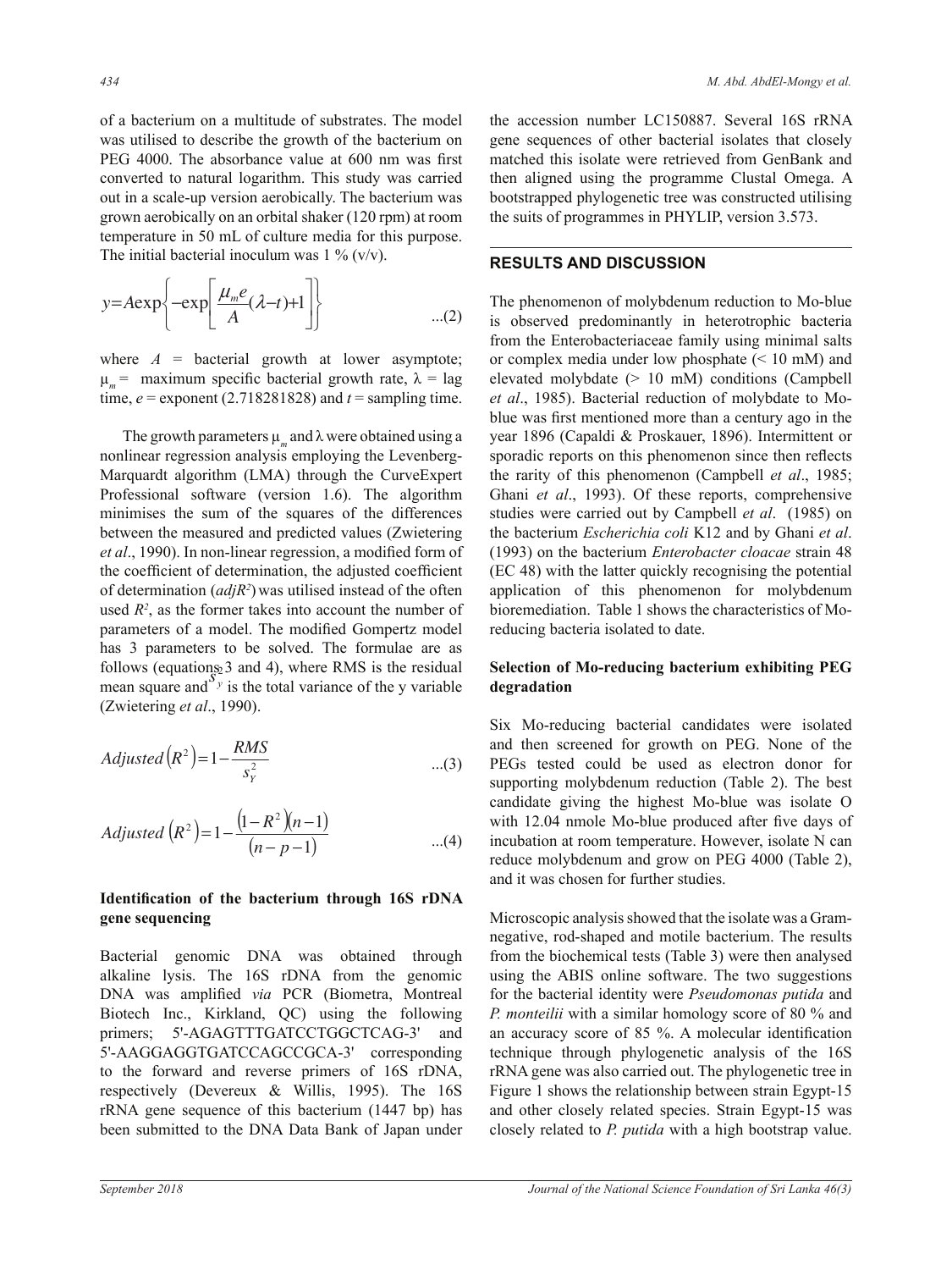|  | <b>Table 1:</b> Characterisation of Mo-reducing bacteria isolated to date |  |  |  |  |
|--|---------------------------------------------------------------------------|--|--|--|--|
|--|---------------------------------------------------------------------------|--|--|--|--|

|                                              |                     |                      |                                                                                                                         | Author                         |  |
|----------------------------------------------|---------------------|----------------------|-------------------------------------------------------------------------------------------------------------------------|--------------------------------|--|
| Bacteria                                     | Optimal<br>C source | Optimal<br>molybdate | Heavy metals<br>inhibition                                                                                              |                                |  |
|                                              |                     | (mM)                 |                                                                                                                         |                                |  |
| Klebsiella oxytoca strain Saw-5              | glucose             | $20 - 30$            | $Cu^{2+}$ , Ag <sup>+</sup> , Hg <sup>2+</sup><br>$Cd2+$                                                                | (Sabullah et al., 2016)        |  |
| Pseudomonas aeruginosa strain Amr-11         | glucose             | $20 - 30$            | $Cd^{2+}$ , $Cr^{6+}$ , $Cu^{2+}$ ,<br>$Ag^+, Hg^{2+}$                                                                  | (Ibrahim et al., 2015)         |  |
| Klebsiella oxytoca strain Aft-7              | glucose             | $5 - 20$             | $Cu^{2+}$ , Ag <sup>+</sup> , Hg <sup>2+</sup>                                                                          | (Masdor <i>et al.</i> , 2015)  |  |
| Bacillus sp. strain A.rzi                    | glucose             | 50                   | $Cd^{2+}$ , $Cr^{6+}$ , $Cu^{2+}$ ,<br>Ag <sup>+</sup> , Pb <sup>2+</sup> , Hg <sup>2+</sup> ,<br>$Co^{2+}$ , $Zn^{2+}$ | (Othman et al., 2013)          |  |
| Bacillus pumilus strain Ibna                 | glucose             | 40                   | As <sup>3+</sup> , Pb <sup>2+</sup> , Zn <sup>2+</sup> ,<br>$Cd^{2+}$ , $Cr^{6+}$ , $Hg^{2+}$ ,<br>$Cu2+$               | (Abo-Shakeer et al.,<br>2013)  |  |
| Pseudomonas sp. strain DRY1                  | glucose             | $30 - 50$            | $Cd^{2+}$ , $Cr^{6+}$ , $Cu^{2+}$ ,<br>$Ag^+, Pb^{2+}, Hg^{2+}$                                                         | (Ahmad et al., 2013)           |  |
| Klebsiella oxytoca strain hkeem              | fructose            | 80                   | $Cu^{2+}$ , Ag <sup>+</sup> , Hg <sup>2+</sup>                                                                          | (Lim <i>et al.</i> , 2012)     |  |
| Pseudomonas sp. strain DRY2                  | glucose             | $15 - 20$            | $Cr^{6+}$ , $Cu^{2+}$ , $Pb^{2+}$ ,<br>$Hg^{2+}$                                                                        | (Shukor <i>et al.</i> , 2010a) |  |
| Acinetobacter calcoaceticus strain<br>Dr.Y12 | glucose             | 20                   | $Cd^{2+}$ , $Cr^{6+}$ , $Cu^{2+}$ ,<br>$Pb^{2+}$ , $Hg^{2+}$                                                            | (Shukor et al., 2010b)         |  |
| Serratia marcescens strain Dr.Y9             | sucrose             | 20                   | $Cr^{6+}$ , $Cu^{2+}$ , Ag <sup>+</sup> ,<br>$Hg^{2+}$                                                                  | (Yunus et al., 2009)           |  |
| Serratia sp. strain Dr.Y8                    | sucrose             | 50                   | Cr, Cu, Ag, Hg                                                                                                          | (Shukor et al., 2009b)         |  |
| <i>Enterobacter</i> sp. strain Dr.Y13        | glucose             | $25 - 50$            | $Cr^{6+}$ , $Cd^{2+}$ , $Cu^{2+}$ ,<br>$Ag^+, Hg^{2+}$                                                                  | (Shukor et al., 2009a)         |  |
| Serratia sp. strain Dr.Y5                    | glucose             | 30                   | n.a.                                                                                                                    | (Rahman et al., 2009)          |  |
| Serratia marcescens strain DRY6              | sucrose             | $15 - 25$            | $Cr^{6+}$ , $Cu^{2+}$ , $Hg^{2+}$                                                                                       | (Shukor et al., 2008b)         |  |
| Enterobacter cloacae strain 48               | sucrose             | 20                   | $Cr^{6+}$ , $Cu^{2+}$                                                                                                   | (Ghani et al., 1993)           |  |
| Escherichia coli K12                         | glucose             | 80                   | $Cr^{6+}$                                                                                                               | (Campbell et al., 1985)        |  |

Hence, based on biochemical and molecular phylogeny results, the bacterium was assigned as *Pseudomonas putida* strain Egypt-15. Two previous Mo-reducing bacteria from this genus *Pseudomonas* sp. strain DRY2 (Shukor *et al*., 2010a) and the Antarctic bacterium *Pseudomonas* sp. strain DRY1 (Ahmad *et al*., 2013) have been reported. *Pseudomonas* spp. are well known PEG degraders (Pan & Gu, 2007; Watanabe & Kawai, 2010). Mo-blue production was optimum at 34 °C and pH 6.5 (data not shown). The use of a microplate format expedite and simplify PEG-screening processes as well as simplifying Mo-reduction characterisation (Shukor & Shukor, 2014). The use of washed, whole or resting cells in studying xenobiotic detoxifications has been carried out in the characterisation of molybdenum reduction (Ghani *et al*., 1993) and also in PEG degradation studies (Kawai & Yamanaka, 1989).

#### **Molybdenum absorbance spectrum**

The absorption spectrum of Mo-blue produced by *P. putida* strain Egypt-15 exhibited a maximum peak near the infrared region at 865 nm and a shoulder at 710 nm (Figure 2). The Mo-blue spectrum from this bacterium is very similar to the Mo-blue spectrum seen in the phosphate determination method (PDM) using ascorbic acid as a reducing agent. The PDM's Mo-blue spectrum has a maximum absorption between 880 and 890 nm and a shoulder between 700 and 720 nm (Clesceri *et al*., 1989). Incidentally, the entire Mo-blue spectra from other Mo-reducing bacteria are very similar (Shukor *et al*., 2007; Shukor & Syed, 2010; Masdor *et al*., 2015; Sabullah *et al*., 2016). As the Mo-blue from the PDM method is a reduced phosphomolybdate, it is proposed that the identity of the Mo-blue from bacterial reduction of molybdate is also a reduced phosphomolybdate.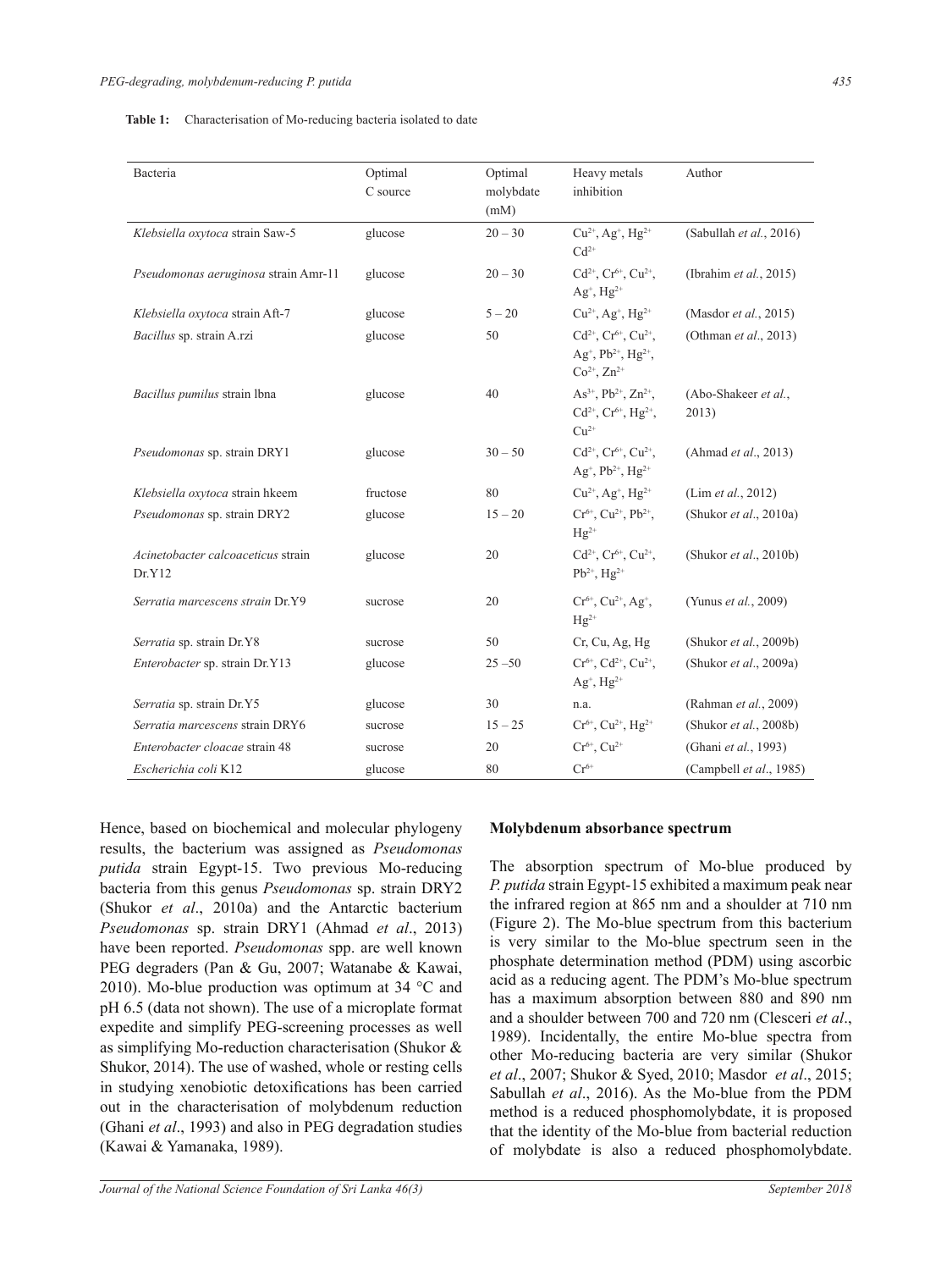**Table 2:** Growth on various PEGs measured as optical density increase at 600 nm and Mo-blue production after 5 days of incubation at room temperature. Absorbance increase of less than 0.075 absorbance unit at 600 nm was considered as no growth (-)

| Isolate  | nmole Mo-blue<br>$(\pm$ standard deviation,<br>$n = 3$ ) on glucose | nmole<br>Mo-blue<br>$(\pm$ standard<br>deviation,<br>$n = 3$ ) on<br>PEG | <b>PEG</b><br>4000       | <b>PEG</b><br>5000           | <b>PEG</b><br>8000 | PEG<br>10000 | <b>PEG</b><br>14000 | <b>PEG</b><br>20000 |
|----------|---------------------------------------------------------------------|--------------------------------------------------------------------------|--------------------------|------------------------------|--------------------|--------------|---------------------|---------------------|
| K        | $8.13 \pm 0.02$                                                     | $\overline{\phantom{a}}$                                                 | $\overline{\phantom{a}}$ | $\qquad \qquad \blacksquare$ |                    |              | ۰                   | ۰                   |
| L        | $9.43 \pm 0.03$                                                     | $\overline{\phantom{a}}$                                                 | $\overline{\phantom{a}}$ | ۰                            |                    |              |                     |                     |
| M        | $10.24 \pm 0.04$                                                    | ۰                                                                        | $\overline{\phantom{a}}$ | ۰                            |                    |              |                     |                     |
| N        | $11.76 \pm 0.08$                                                    | ۰                                                                        | $0.42 \pm 0.26$          | $\overline{\phantom{a}}$     |                    |              |                     |                     |
| $\Omega$ | $12.04 \pm 0.05$                                                    |                                                                          |                          |                              |                    |              |                     |                     |
| P        | $5.35 \pm 0.03$                                                     |                                                                          | -                        |                              |                    |              |                     |                     |



Figure 1: A neighbour-joining method phylogram based on the 16S rRNA gene sequence analysis showing the linkage between strain *P. putida* Egypt-15 and other reference microorganisms. *Bacillus subtilis* is the outgroup. The bootstrap values, which are based on 1000 re-samplings is shown at the branching points. Scale bar indicates100 nucleotide substitutions.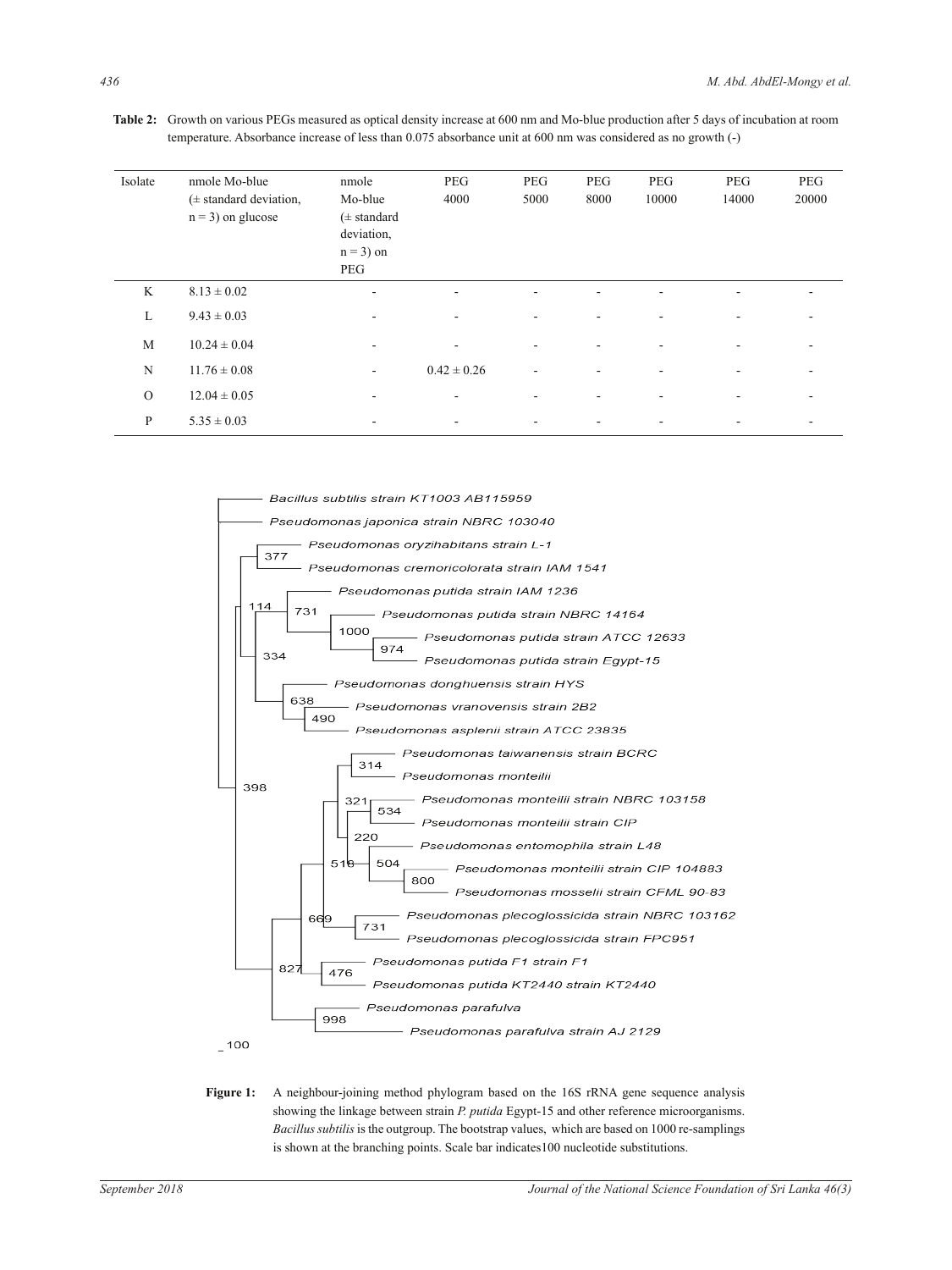**Table 3:** Biochemical tests for *P. putida* strain Egypt-15

| Test                        | Result         |
|-----------------------------|----------------|
| Motility                    | $^{+}$         |
| Haemolysis                  | $^{+}$         |
| Growth at 4 °C              |                |
| Growth at 41 °C             | $^{+}$         |
| Growth on MacConkey agar    |                |
| Arginine dihydrolase (ADH)  | $^{+}$         |
| Alkaline phosphatase (PAL)  | $^{+}$         |
| Indole production           | d              |
| Nitrates reduction          |                |
| Lecithinase                 |                |
| Lysine decarboxylase (LDC)  |                |
| ONPG (beta-galactosidase)   | d              |
| Esculin hydrolysis          | $\overline{a}$ |
| Gelatin hydrolysis          | d              |
| Starch hydrolysis           |                |
| Urea hydrolysis             | $^{+}$         |
| Oxidase reaction            | $^{+}$         |
| Utilisation of: L-Arabinose | $^{+}$         |
| Citrate                     | $^{+}$         |
| Fructose                    | $^{+}$         |
| Glucose                     | $^{+}$         |
| Meso-inositol               | d              |
| Mannose                     | $^{+}$         |
| Mannitol                    |                |
| Sorbitol                    |                |
| Sucrose                     | $^{+}$         |
| Lysine sucrose              | $^{+}$         |
| Trehalose                   |                |
| Xylose                      |                |

Note: + positive result; − negative result; d - indeterminate result

It is also proposed that phosphomolybdate is an intermediate substrate and have replaced molybdate with phosphomolybdate as a substrate for the Mo-reducing enzyme (Shukor *et al*., 2008a) resulting in the first purification of the enzyme (Shukor *et al*., 2014) since it was first reported in 1896 (Capaldi & Proskauer, 1896).

#### **Carbon sources as potential electron donors to Mo-blue production**

Glucose at  $1\%$  (w/v) was found to be the best electron donor for supporting Mo-blue production, followed by sucrose, d-mannose, lactose, melibiose, maltose,



**Figure 2:** Scanning absorption spectrum of Mo-blue from *P. putida*  strain Egypt-15 at different time intervals



Figure 3: The effect of various carbon sources as potential electron donor sources (1 % w/v) for Mo-blue production. The error bars indicate standard deviation of the average of triplicates

trehalose, l-rhamnose, l-arabinose and myo-inositol in descending order (Figure 3). Glucose was optimal at this concentration, while higher concentrations inhibit Mo-blue production (data not shown) possibly due to osmotic stress (Shukor *et al*., 2009b; Masdor *et al*., 2015). The simple glucose formate or lactate are among the most optimal electron donors for supporting metal reductions in bacteria such as in vanadate reduction (Antipov *et al*., 2000). In nearly all the Mo-reducing bacteria studied, either glucose or sucrose is the best electron donor for molybdenum reduction (Table 1). These carbon sources are efficiently converted to the reducing equivalents NADH or NADPH, with the latter compounds being substrates for the Mo-reducing enzyme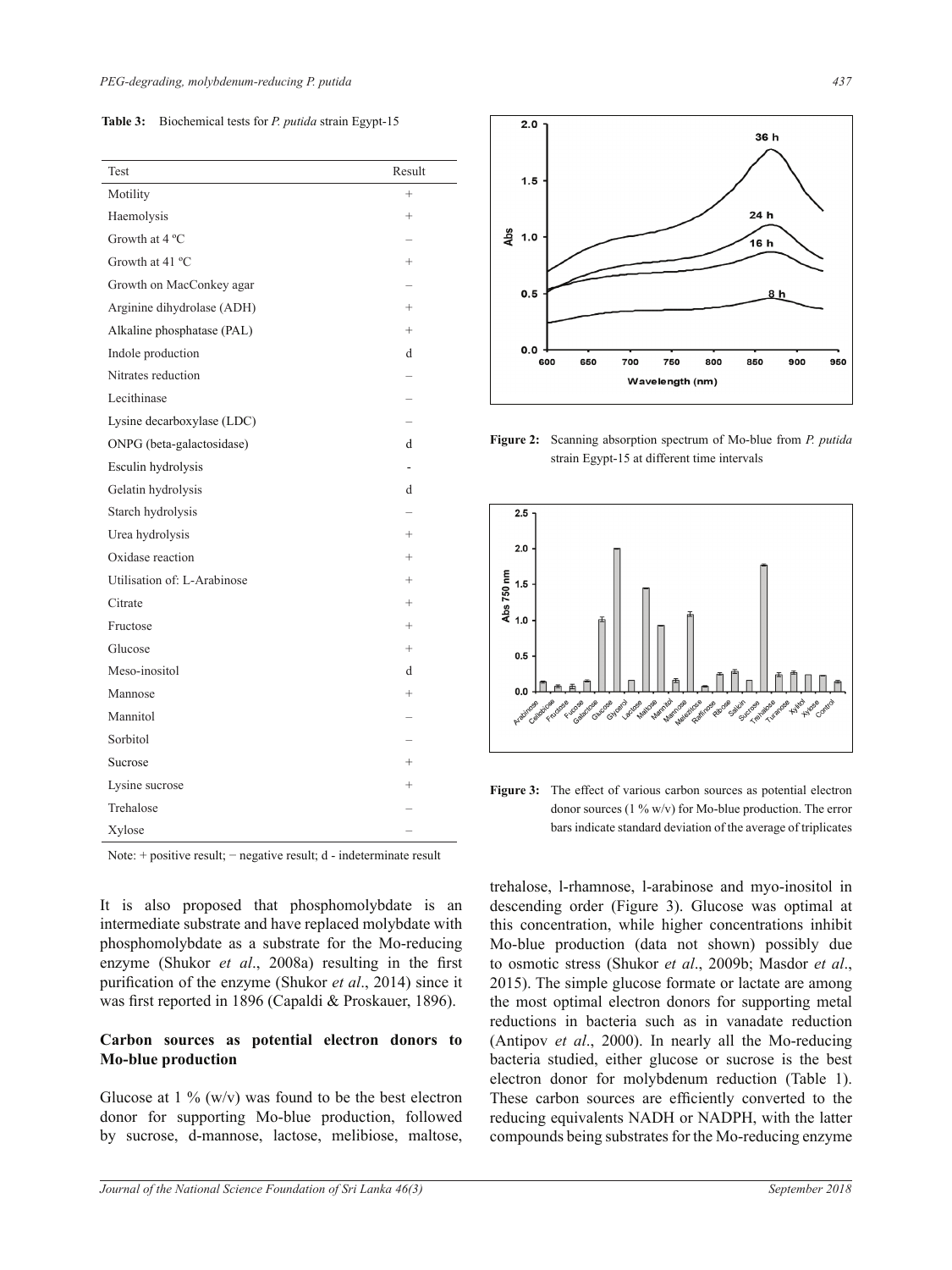(Ghani *et al*., 1993; Shukor *et al*., 2008a; Shukor *et al.*, 2014). As some metal reduction studies have turned to the more economic substrate molasses (Zhang *et al*., 2008; Ahmad *et al*., 2013), the current work include the use of molasses as a replacement for glucose.

#### **The effect of sodium molybdate concentrations to Mo-blue production**

Both molybdate and phosphate are important for efficient Mo-blue production. Of the two, phosphate concentration is a more critical factor. The concentration supporting optimal Mo-blue production is very narrow from 2.5 to 7.5 mM, but the most reported is at 5 mM (Table 1). On the other hand, optimal molybdate concentration varies in a large range between 5 to 80 mM. In this bacterium, the optimal reduction value for molybdate which supports optimal Mo-blue production was at 20 mM. However, the bacterium can tolerate concentrations as high as 70 mM but the reduction capability is severely affected (Figure 4). Compared to anionic heavy metals such as mercury and cadmium, anionic heavy metals including molybdenum are tolerable by bacteria. For example, tolerance and reduction at high concentrations of vanadate, at 50 mM has been reported (Antipov *et al*., 2003). The highest concentration of molybdenum in the environment is about  $6,500$  mgkg<sup>-1</sup> (approximately 68 mM) (Stone & Stetler, 2008). At this concentration, majority of the Mo-reducing bacteria including *P. putida* strain Egypt-15 are capable of converting toxic molybdenum into a less soluble and less toxic colloidal Mo-blue.

#### **PEGs as carbon sources for growth**

The optimum concentrations supporting growth on PEG 4000 for the bacterium was studied by utilising PEG concentrations between 100 and 1200 mgL-1, where growth was best supported at concentrations between 600 and 800 mgL-1. PEG 4000 at higher concentrations was slightly inhibitory to growth (Figure 5). Confirmation of degradation was then monitored colourimetrically. Degradation started slowly with a detectable lag period of about two days. A 75 % degradation of PEG 4000 was observed on day six (Figure 6). The growth of the bacterium on PEG 4000 at 800 mgL-1 was modelled according to the modified Gompertz model (Figure 7). The growth parameters obtained were, maximum specific growth rate of  $2.216 \pm 0.118$  d<sup>-1</sup> and a lag period of 1.45  $\pm$  0.04 day. The model showed an adjusted coefficient of determination (*adjR2* ) of 0.995, indicating a good agreement between predicted and observed values. The presence of a lag period in PEG degradation was also

observed in other bacterial PEG degradation studies, and generally is shorter (about one to two days) under aerobic conditions and longer  $(> 10$  days) under anaerobic conditions (Huang *et al*., 2005; Traverso-Soto *et al*., 2016). Growth on PEG was optimum at 30 °C and pH 7.5 (data not shown). The principal PEG-degrading enzymes under aerobic conditions are alcohol dehydrogenase, aldehyde dehydrogenase and an ether-bond splitting enzyme that progressively oxidises PEG into carboxylic acid groups, eventually producing glyoxylate (GOA),



**Figure 4:** Mo-blue production at different sodium molybdate concentrations. The error bars indicate standard deviation of the average of triplicates



**Figure 5:** Growth of *P. putida* strain Egypt-15 on PEG 4000. Growth on PEGs was carried out aerobically in a 50 mL growth media at room temperature and shaken at 120 rpm. The error bars indicate standard deviation of the average of triplicates.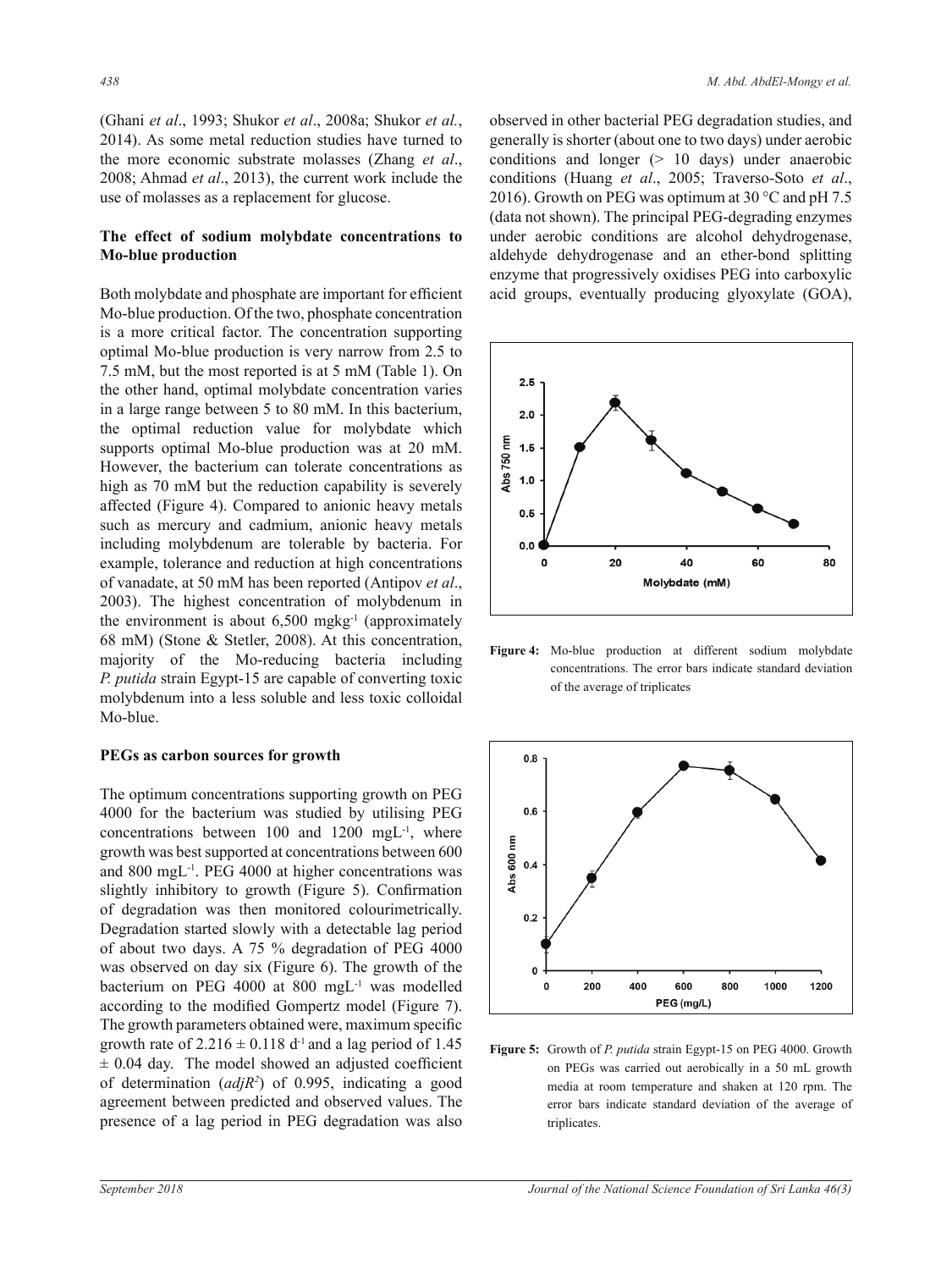which can be integrated into generic anabolic pathways starting from the glyoxylate shunt (Marchal *et al*., 2008; Watanabe & Kawai, 2010).



**Figure 6:** Percentage degradation of PEG 4000 at a starting concentration of 800 mgL-1 by *P. putida* strain Egypt-15. Growth on PEGs was carried out aerobically in a 50 mL growth medium at room temperature and shaken at 120 rpm. PEG degradation was monitored colourimetrically. The error bars indicate standard deviation of the average of triplicates



**Figure 7:** *P. putida* strain Egypt-15 growth on 800 mgL<sup>-1</sup> of PEG 4000 as modelled using the modified Gompertz model (solid lines). Growth on PEGs was carried out aerobically in a 50 mL growth medium at room temperature and shaken at 120 rpm. The error bars indicate standard deviation of the average of triplicates

About 80 % degradation of PEG 4000 observed in this work within six days is considered achievable as the PEG chain length is relatively short and the concentration used is not high. Even higher chain lengths of PEGs and higher concentrations are reported in literature, but those require longer incubation periods. For instance, Haines and Alexander (1975) used soil bacteria to show that 10,000 mgL-1 of various PEGs from 400 to 20000 were degraded completely by 20 days of incubation. Lag periods of between two and five days were observed in correlation with an increasing PEG size. *Pseudomonas aeruginosa* isolated from soil can grow on PEG 20000 as a carbon source at  $10,000$  mgL<sup>-1</sup>, but the extent of degradation was not mentioned. Degradation was carried out using resting or whole cells, and ethylene glycol was detected as a metabolite of PEG degradation. The ethylene glycol produced may be metabolised through the glyoxylate shunt (Watanabe & Kawai, 2010).

Anaerobic degradation of PEGs was studied using a methanogenic bacterial consortium from sewage sludge at a final concentration of 5 mM of PEG 400, 2 mM of PEG 1000 and 0.1 mM of PEG 20000, which was equal to the final concentration of approximately 2,000 mgL-1. After 12 days of incubation under anaerobic conditions, PEG 400, PEG 1000 and PEG 20000 were degraded to about 100, 82 and 82 %, respectively. The rate of PEG degradation was approximately inversely related to the ethylene glycol number of units in the PEG molecules (Watanabe & Kawai, 2010). In another study, *Pelobacter venetianus* sp. nov degraded 1,000 mgL<sup>-1</sup> of PEG 200, PEG 6000, and PEG 20000 completely, forming acetate and methane under anaerobic conditions after five weeks of incubation. Acetaldehyde was among the first metabolite detected and the glyoxylate route of PEG metabolism has been suggested (Marchal *et al*., 2008). Huang *et al.* (2005) reported that 1,000 mgL<sup>-1</sup> of PEG 600, PEG 6000 and PEG 20000 were aerobically degraded to about 85 % after 5 days, 88 % after 4 days, and 77 % after 5 days of incubation, respectively using sludge microbes. More recently, an *Acinetobacter* strain degraded 83 % of 1,650 mgL-1 of PEG 400 within 5 days of aerobic growth at 30 °C, at pH between 7.2 and 8.0 (Jiang *et al*., 2013). Bacteria that could detoxify heavy metals and degrade xenobiotics are rarely reported. For example, in chromate reduction, a xenobiotic such as phenol can be used as an electron donor for reduction (Anu *et al*., 2010). Hence, the ability of this bacterium to degrade PEG and reduce molybdenum is considered novel and useful for bioremediation.

#### **CONCLUSION**

The aim of this work was two-fold; to isolate Mo-reducing bacteria with PEG-degrading characteristics from soil. A Mo-reducing bacterium with the ability to use PEG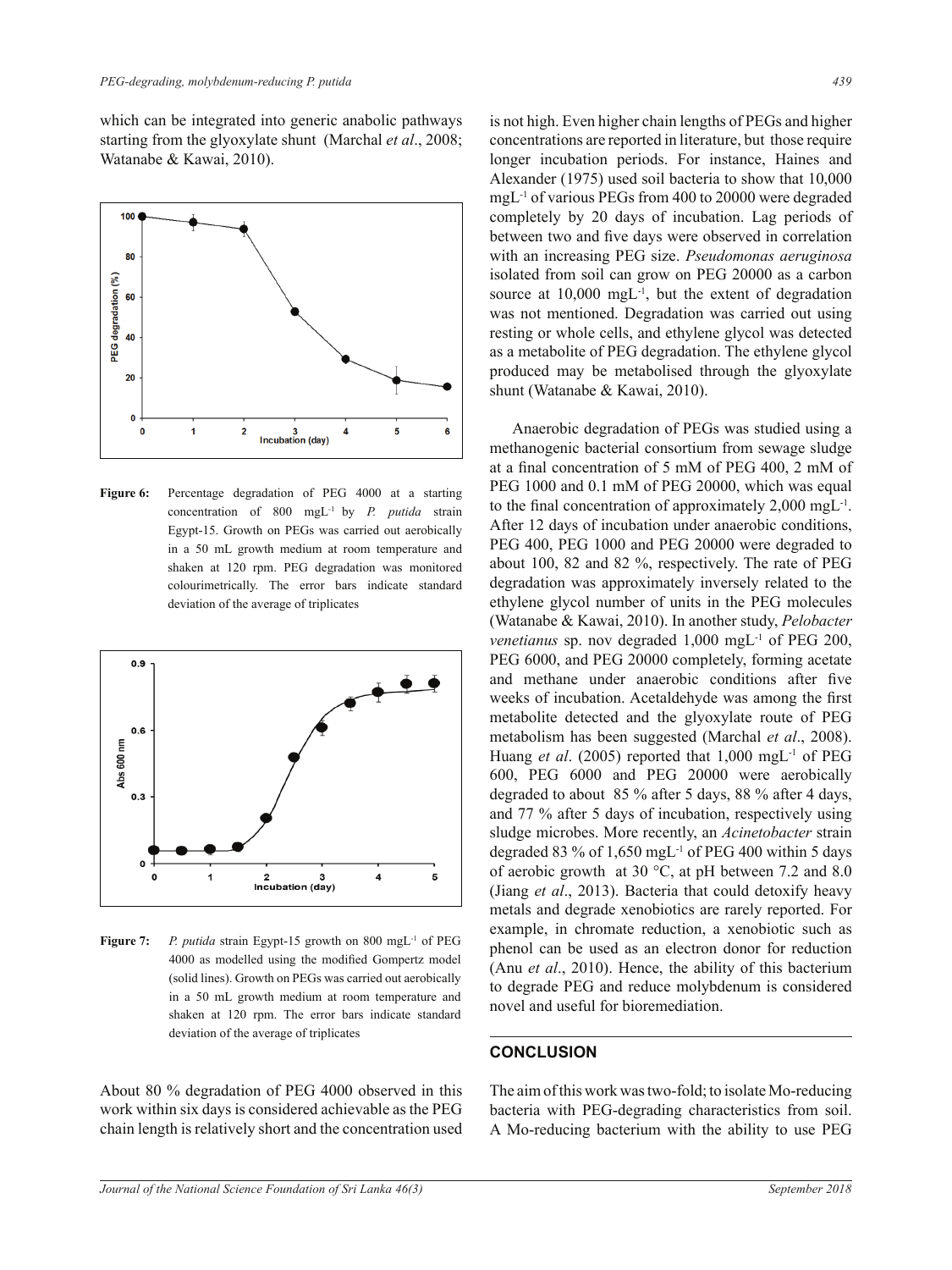200, 300 and 600 as sources of carbon for growth is reported. This is the first report of a PEG-degrading and molybdenum-reducing bacterium. Characterisation of Mo-blue production from this bacterium shows that the results conform to previously published results. Growth of the bacterium on PEG was then successfully modelled using the modified Gompertz model, showing the applicability of this model to obtain growth parameters on PEG. The important growth parameters obtained indicate that PEG 200 was the best substrate while predictably, the longer chain PEG 1000 was the least preferred substrate. The ability of this bacterium to degrade PEG and reduce molybdenum is a novel and useful process for the future bioremediation of PEG as well as molybdenum.

## **Acknowledgement**

This project was partially supported by funds from Snoc International Sdn Bhd. Acknowledgement is also due to Henry Ling of Columbia University, New York for his editorial comments.

# **REFERENCES**

- Abo-Shakeer L.K.A., Ahmad S.A., Shukor M.Y., Shamaan N.A. & Syed M.A. (2013). Isolation and characterization of a molybdenum-reducing *Bacillus pumilus* strain LBNA. *Journal of Environmental Microbiology and Toxicology* **1**:  $9 - 14$ .
- Ahmad S.A., Shukor M.Y., Shamaan N.A., Mac Cormack W.P. & Syed M.A. (2013). Molybdate reduction to molybdenum blue by an Antarctic bacterium. *BioMed Research International* **2013**: Article ID 871941. DOI: https://doi.org/10.1155/2013/871941
- Ahmad W.A., Wan Ahmad W.H., Karim N.A., Santhana Raj A.S. & Zakaria Z.A. (2013). Cr(VI) reduction in naturally rich growth medium and sugarcane bagasse by *Acinetobacter haemolyticus*. *International Biodeterioration and Biodegradation* **85**: 571 – 576.

DOI: https://doi.org/10.1016/j.ibiod.2013.01.008

- Ali M.F., Lee Y.H., Ratnam W., Nais J. & Ripin R. (2006). The content and accumulation of arsenic and heavy metals in medicinal plants near Mamut River contaminated by copper-mining in Sabah, Malaysia. *Fresenius Environmental Bulletin* **15**: 1316 – 1321.
- Antipov A.N., Lyalikova N.N., Khijniak T.V. & L'vov N.P. (2000). Vanadate reduction by molybdenum-free dissimilatory nitrate reductases from vanadate-reducing bacteria. *IUBMB Life* **50**: 39 – 42.

DOI: https://doi.org/10.1080/15216540050176575

- Anu M., Salom Gnana T.V. & Reshma J.K. (2010). Simultaneous phenol degradation and chromium (VI) reduction by bacterial isolates. *Research Journal of Biotechnology* **5**: 46 – 49.
- Campbell A.M., Del Campillo-Campbell A. & Villaret D.B. (1985). Molybdate reduction by *Escherichia coli* K-12 and

its chl mutants. *Proceedings of the National Academy of Sciences USA* **82**: 227 – 231.

DOI: https://doi.org/10.1073/pnas.82.1.227

- Capaldi A. & Proskauer B. (1896). Beiträge zur kenntniss der säurebildung bei typhus-bacillen und Bacterium coli - eine differential-diagnostische studie. *Zeitschrift Für Hygiene Und Infectionskrankheiten* **23**: 452 – 474.
- Clesceri L.S., Greenberg A.E. & Trussell R.R. (1989). *Standard Methods for the Examination of Water and Wastewater*. Port City Press, Baltimore, USA.
- Devereux R. & Willis S.G. (1995). Amplification of ribosomal RNA sequences. *Molecular Microbial Ecology Manual* (eds. A.D.L. Akkermans, J.D.V. Elsas & F.J.D. Bruijn), pp. 277 – 287. Springer, Netherlands.

DOI: https://doi.org/10.1007/978-94-011-0351-0\_19

- Ghani B., Takai M., Hisham N.Z., Kishimoto N., Ismail A.K.M., Tano T. & Sugio T. (1993). Isolation and characterization of a Mo6+-reducing bacterium. *Applied and Environmental Microbiology* **59**: 1176 – 1180.
- Gibson A.M., Bratchell N. & Roberts T.A. (1987). The effect of sodium chloride and temperature on the rate and extent of growth of *Clostridium botulinum* type A in pasteurized pork slurry. *Journal of Applied Bacteriology* **62**: 479 – 490. DOI:https://doi.org/10.1111/j.1365-2672.1987.tb02680.x
- Haines J.R. & Alexander M. (1975). Microbial degradation of polyethylene glycols. *Applied Microbiology* **29**: 621 – 625.
- Halmi M.I.E., Zuhainis S.W., Yusof M.T., Shaharuddin N.A., Helmi W., Shukor Y., Syed M.A. & Ahmad S.A. (2013). Hexavalent molybdenum reduction to Mo-blue by a sodium-dodecyl-sulfate- degrading *Klebsiella oxytoca* strain DRY14. *BioMed Research International* **2013**: Article ID 384541.

DOI: https://doi.org/10.1155/2013/384541

- Huang Y.L., Li Q.B., Deng X., Lu Y.H., Liao X.K., Hong M.Y. & Wang Y. (2005). Aerobic and anaerobic biodegradation of polyethylene glycols using sludge microbes. *Process Biochemistry* **40**: 207 – 211.
- DOI: https://doi.org/10.1016/j.procbio.2003.12.004
- Ibrahim Y., Abdel-Mongy M., Shukor M.S., Hussein S., Ling A.P.K. & Shukor M.Y. (2015). Characterization of a molybdenum-reducing bacterium with the ability to degrade phenol, isolated in soils from Egypt. *Biotechnologia* **96**:  $234 - 245$ .

DOI: https://doi.org/10.5114/bta.2015.56573

- Jiang X., Yang Y., Peng X., Tan X., Dai S. & Zeng Q. (2013). Screening and degradation characteristics of bacteria degrading polyethylene glycol. *Chinese Journal of Applied and Environmental Biology* **19**: 857 – 861. DOI: https://doi.org/10.3724/SP.J.1145.2013.00857
- Kawai F. & Yamanaka H. (1989). Inducible or constitutive polyethylene glycol dehydrogenase involved in the aerobic metabolism of polyethylene glycol. *Journal of Fermentation and Bioengineering* **67**(4): 300 ‒ 302.
- Lim H.K., Syed M.A. & Shukor M.Y. (2012). Reduction of molybdate to molybdenum blue by *Klebsiella* sp. strain hkeem. *Journal of Basic Microbiology* **52**: 296 – 305. DOI: https://doi.org/10.1002/jobm.201100121
- Marchal R., Nicolau E., Ballaguet J.P. & Bertoncini F. (2008). Biodegradability of polyethylene glycol 400 by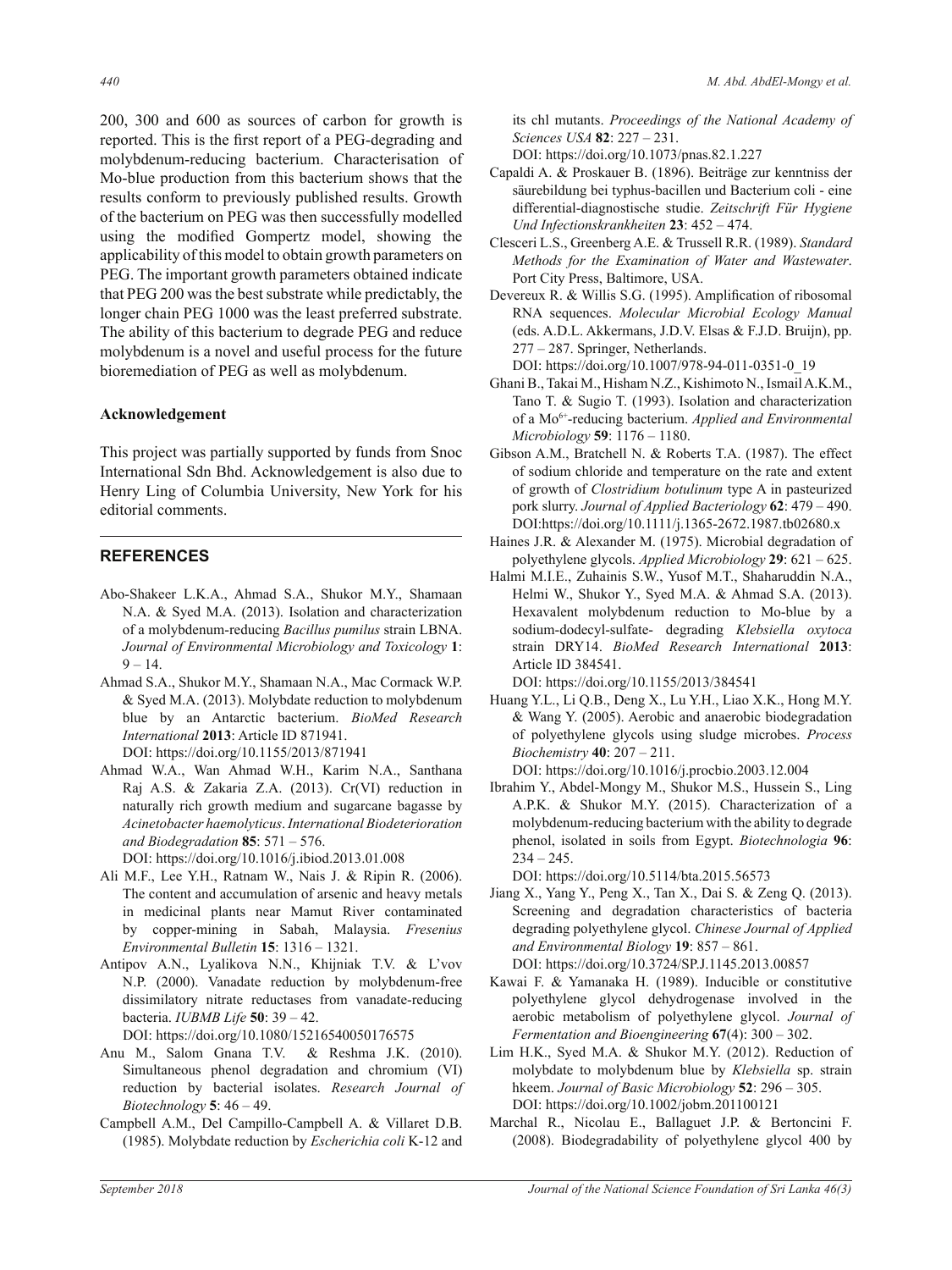complex microfloras. *International Biodeterioration and Biodegradation* **62**: 384 – 390.

DOI: https://doi.org/10.1016/j.ibiod.2008.03.013

Masdor N., Abd Shukor M.S., Khan A., Bin Halmi M.I.E., Abdullah S.R.S., Shamaan N.A. & Shukor M.Y. (2015). Isolation and characterization of a molybdenum-reducing and SDS- degrading *Klebsiella oxytoca* strain Aft-7 and its bioremediation application in the environment. *Biodiversitas* **16**: 238 – 246.

DOI: https://doi.org/10.13057/biodiv/d160219

Neunhäuserer C., Berreck M. & Insam H. (2001). Remediation of soils contaminated with molybdenum using soil amendments and phytoremediation. *Water, Air and Soil Pollution* **128**: 85 – 96.

DOI: https://doi.org/10.1023/A:1010306220173

Othman A.R., Bakar N.A., Halmi M.I.E., Johari W.L.W., Ahmad S.A., Jirangon H., Syed M.A. & Shukor M.Y. (2013). Kinetics of molybdenum reduction to molybdenum blue by *Bacillus* sp. strain Arzi. *BioMed Research International*  **2013**: Article ID 371058.

DOI: https://doi.org/10.1155/2013/371058

- Pan L. & Gu J.D. (2007). Characterization of aerobic bacteria involved in degrading polyethylene glycol (PEG)-3400 obtained by plating and enrichment culture techniques. *Journal of Polymers and the Environment* **15**: 57 – 65. DOI: https://doi.org/10.1007/s10924-006-0047-y
- Rahman M.F.A., Shukor M.Y., Suhaili Z., Mustafa S., Shamaan N.A. & Syed M.A. (2009). Reduction of Mo(VI) by the bacterium *Serratia* sp. strain DRY5. *Journal of Environmental Biology* **30**: 65 – 72.
- Sabullah M.K., Rahman M.F., Ahmad S.A., Sulaiman M.R., Shukor M.S., Shamaan N.A. & Shukor M.Y. (2016). Isolation and characterization of a molybdenum-reducing and glyphosate-degrading *Klebsiella oxytoca* strain Saw-5 in soils from Sarawak. *AGRIVITA Journal of Agricultural Science* **38**: 1 – 13.

DOI: https://doi.org/10.17503/agrivita.v38i1.654

- Shukor M.Y., Ahmad S.A., Nadzir M.M.M., Abdullah M.P., Shamaan N.A. & Syed M.A. (2010a). Molybdate reduction by *Pseudomonas* sp. strain DRY2. *Journal of Applied Microbiology* **108**: 2050 – 2058.
- Shukor M.Y., Habib S.H.M., Rahman M.F.A., Jirangon H., Abdullah M.P.A., Shamaan N.A. & Syed M.A. (2008b). Hexavalent molybdenum reduction to molybdenum blue by *S. marcescens* strain Dr. Y6. *Applied Biochemistry and Biotechnology* **149**: 33 – 43.

DOI: https://doi.org/10.1007/s12010-008-8137-z

Shukor M.Y., Halmi M.I.E., Rahman M.F.A., Shamaan N.A. & Syed M.A. (2014). Molybdenum reduction to molybdenum blue in *Serratia* sp. strain DRY5 is catalyzed by a novel molybdenum-reducing enzyme. *BioMed Research International* **2014**: Article ID 853084.

DOI: https://doi.org/10.1155/2014/853084

Shukor M.Y., Lee C.H., Omar I., Karim M.I.A., Syed M.A. & Shamaan N.A. (2003). Isolation and characterization of a molybdenum-reducing enzyme in *Enterobacter cloacae* strain 48. *Pertanika Journal of Science and Technology* **11**:  $261 - 272$ .

- Shukor M.Y., Rahman M.F.A., Shamaan N.A., Lee C.H., Karim M.I.A. & Syed M.A. (2008a). An improved enzyme assay for molybdenum-reducing activity in bacteria. *Applied Biochemistry and Biotechnology* **144**: 293 – 300. DOI: https://doi.org/10.1007/s12010-007-8113-z
- Shukor M.Y., Rahman M.F., Shamaan N.A. & Syed M.S. (2009a). Reduction of molybdate to molybdenum blue by *Enterobacter* sp. strain Dr.Y13. *Journal of Basic Microbiology* **49**: S43 – S54.

DOI: https://doi.org/10.1002/jobm.200800312

Shukor M.Y., Rahman M.F., Suhaili Z., Shamaan N.A. & Syed M.A. (2010b). Hexavalent molybdenum reduction to Moblue by *Acinetobacter calcoaceticus*. *Folia Microbiologica (Praha)* **55**: 137 – 143.

DOI: https://doi.org/10.1007/s12223-010-0021-x

- Shukor M.Y., Rahman M.F., Suhaili Z., Shamaan N.A. & Syed M.A. (2009b). Bacterial reduction of hexavalent molybdenum to molybdenum blue. *World Journal of Microbiology and Biotechnology* **25**: 1225 – 1234. DOI: https://doi.org/10.1007/s11274-009-0006-6
- Shukor M.S. & Shukor M.Y. (2014). A microplate format for characterizing the growth of molybdenum-reducing bacteria. *Journal of Environmental Microbiology and Toxicology* **2**: 42 – 44.
- Shukor M.Y. & Syed M.A. (2010). Microbiological reduction of hexavalent molybdenum to molybdenum blue (ed. A. Mendez-Vilas). *Current Research, Technology and Education Topics in Applied Microbiology and Microbial Biotechnology.* Formatex Research Center, Badajoz, Spain.
- Shukor Y., Adam H., Ithnin K., Yunus I., Shamaan N.A. & Syed A. (2007). Molybdate reduction to molybdenum blue in microbe proceeds via a phosphomolybdate intermediate. *Journal of Biological Sciences* **7**: 1448 – 1452. DOI: https://doi.org/10.3923/jbs.2007.1448.1452
- Sims G.E.C. & Snape T.J. (1980). A method for the estimation of polyethylene glycol in plasma protein fractions. *Analytical Biochemistry* **107**: 60 – 63.
- Stone J. & Stetler L. (2008). Environmental impacts from the North Cave Hills abandoned Uranium mines, South Dakota. *Uranium, Mining and Hydrogeology* (eds. B. Merkel & A. Hasche-Berger), pp. 371 – 380. Springer, Berlin, Heidelberg, Germany.

DOI: https://doi.org/10.1007/978-3-540-87746-2\_48

- Traverso-Soto J.M., Rojas-Ojeda P., Sanz J.L., González-Mazo E. & Lara-Martín P.A. (2016). Anaerobic degradation of alcohol ethoxylates and polyethylene glycols in marine sediments. *Science of the Total Environment* **544**: 118 – 124. DOI: https://doi.org/10.1016/j.scitotenv.2015.11.140
- Watanabe M. & Kawai F. (2010). Study on biodegradation process of polyethylene glycol with exponential growth of microbial population. *International Joint Conference on Biomedical Engineering Systems and Technologies*, BIOSTEC 2009, January 14 **–** 17, Porto, Portugal, pp.  $145 - 157$ .
- Yunus S.M., Hamim H.M., Anas O.M., Aripin S.N. & Arif S.M. (2009). Mo (VI) reduction to molybdenum blue by *Serratia marcescens* strain Dr. Y9. *Polish Journal of Microbiology* **58**: 141 – 147.